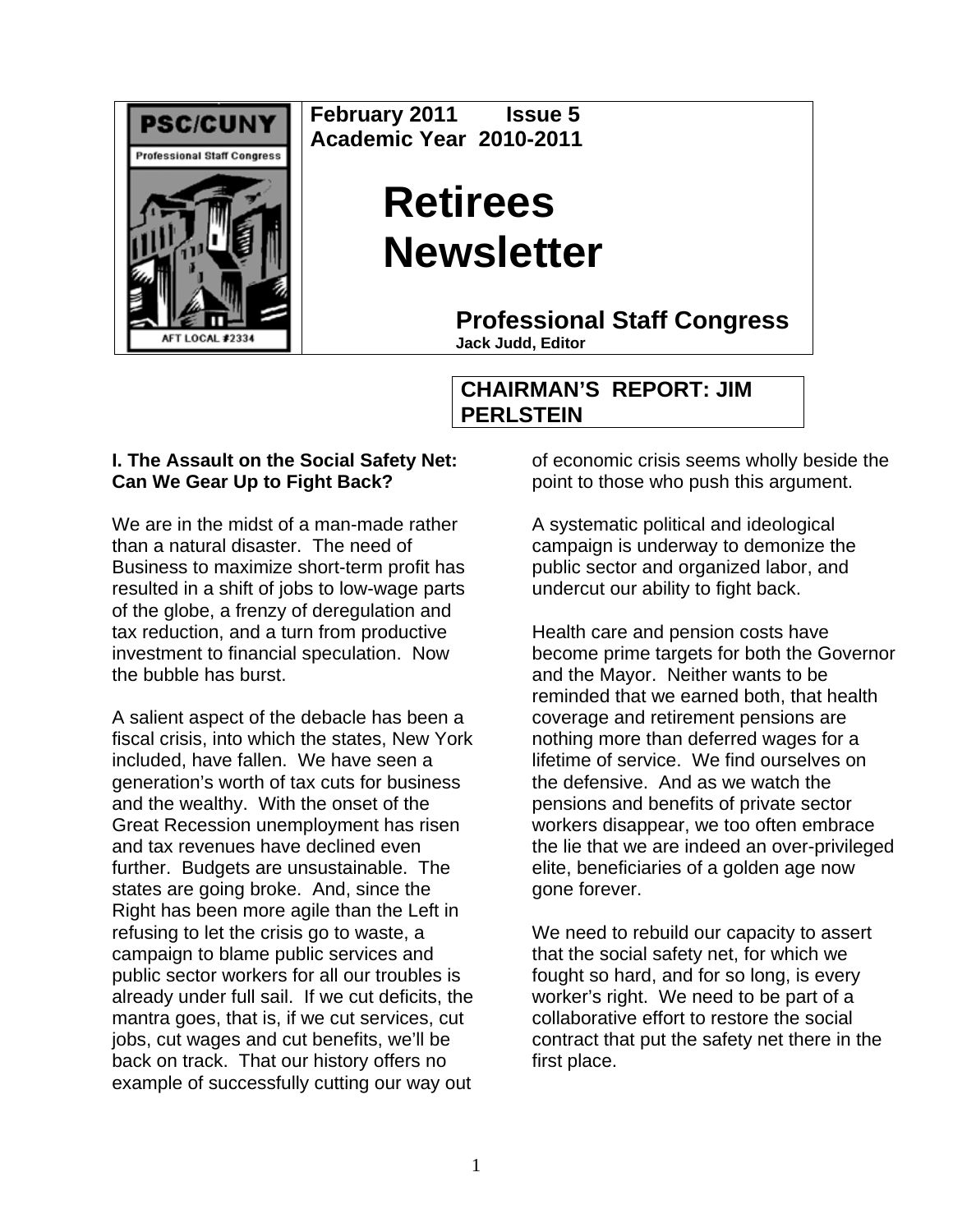As you know, the Retiree Chapter has created a Social Safety Net Working Group. It is about to launch a campaign of education and mobilization designed not only to defend, but to enhance, the social security system, defined-benefit pensions and comprehensive, affordable health care coverage for both active and retired workers. The PSC has embraced this effort. The union's Executive Council has voted unanimously to make the defense of the safety net a union-wide campaign. The PSC sees this struggle as crossgenerational, as a common cause of active and retired members both.



Obviously, we will demand to raise revenue through progressive tax policies. But beyond that we will need to educate ourselves, our families, our colleagues, our friends and our neighbors about the safety net: its origins, its indispensability, its current condition and its future. We will begin at home, in our own chapter. We will prepare materials, distribute and explain them, hold neighborhood meetings and organize forums. We will reach out to campus chapters and student groups. We will partner with other unions and advocacy organizations in legislative and electoral

campaigns and, if it comes to that, in direct action.

We need the help of every one of you. If you want to participate please contact me or one of our campaign co-chairs, John Hyland and Steve Leberstein, by leaving a phone message with your own contact information at the PSC office, 212-354- 1252. Better yet, Email that information to one or another of us:

jperlstein@bassmeadow.com; jhyland38@gmail.com; sleberstein@pscmail.org

## **II. State Budget Demands Call for**

**Concerted PSC Action:** At the February 7 Chapter meeting, the scheduled speaker, James Parrott, of the Fiscal Policy Institute, could not attend. Stepping in for Mr. Parrott, was Steve London, PSC's First Vice-President. His remarks are summarized here by the Chapter's Vice-Chairman, Joel Berger.

Steve London, First Vice President of the PSC, outlined the effects of the ongoing recession and its impact upon the New York State budget and funding for higher education at the February 7th Retiree Chapter meeting.

Stating that we have been experiencing "the most significant financial crisis of international capitalism since the Great Depression", London observed, "an earlier generation during the Great Depression saw education as a way out," and so Brooklyn College and two other CUNY campuses were built during that period. After World War II, the GI bill greatly expanded educational opportunity and "led to one of the greatest booms in labor productivity and prosperity in the decades that ensued."

Politicians today are following opposite policies, "what we see happening is a contraction"—not only in New York, but nationally." The policy framework in place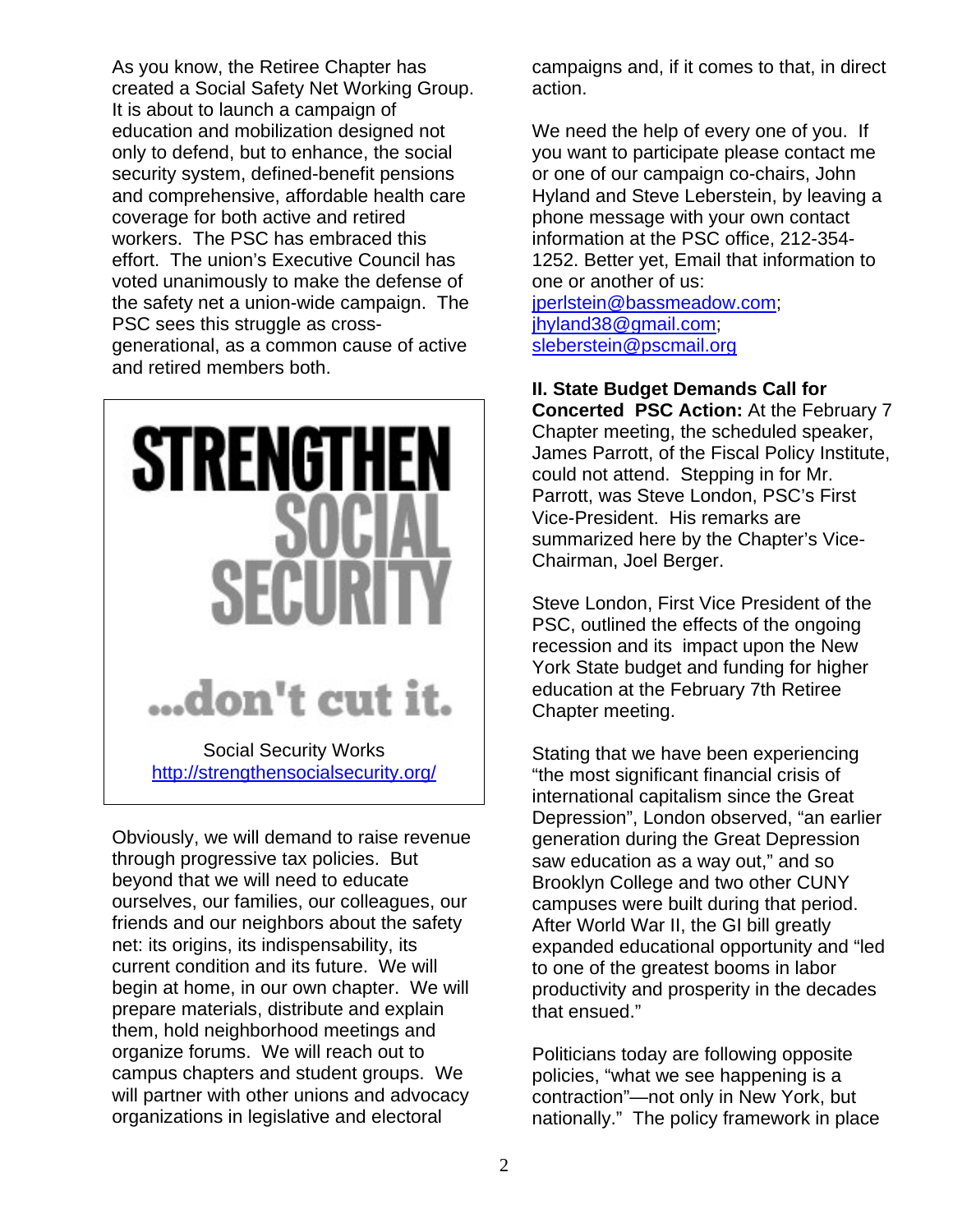today is the same as the policy in place before the great Recession hit, with States pulling money out of public higher education.

In the last two years, CUNY has suffered \$200 million in cuts to the senior colleges, and the Governor is now proposing an additional \$95 million in cuts. In the community colleges the total cuts would be 25% over the last three years.

 "We are facing an extraordinarily serious situation," London explained. "Political operatives" argue that "the special interests are raiding the treasury, and we have to control the special interests if we are going to solve the fiscal crisis."

In analyzing the situation, London sought to demonstrate how wealth has been transferred from the lower and middle classes to the upper class. "Nationally, the top 1% of wage earners control 24% of all income in the country." In New York State, the top 1% control 36%; and in New York City they control 44% of all income. "The last time there was this level of inequality was in 1929;" London said. This inequality leads to instability throughout the whole society, as wealth is being increasingly concentrated.

 The problem is that this wealth is not being invested. "Corporations are sitting on \$2 trillion of cash; banks, globally, are also sitting on another \$2 trillion - You have inequality and hoarding taking place at the same time." The consequence is high unemployment worldwide, and in New York, there is high unemployment and plenty of money not working to produce jobs. Budget gaps in the state have resulted from taxes being reduced for the wealthy over the past 20 years. As demands for services go up, and revenues go down, a budget gap in the New York State balloons to \$10 billion.

"The Governor, along with the dominant policy trend in the country, wants to balance the budget on the backs of the workers, on the backs of poor people, and not go after more revenue." London outlined a program to recapture revenue through progressive tax policies.

He decried the notion "that special interests - like unions are feeding at the trough." Politicians who now attack public sector workers are following "part of an overall strategy to undermine pensions, undermine state expenditures, and say that's the sector from where the sacrifice has to come from in order to solve the fiscal crisis, and not from those who have the money".

The union has a big task ahead - fighting these cuts in the short term, creating a counter-narrative and building coalitions to support progressive income tax policies. "We are making it clear that these cuts are irrational," London stated. The PSC will be lobbying in Albany, and educating the public as it campaigns to restore money to CUNY. All members of the Retirees Chapter are urged to join in this effort.



*Go to psc-cuny org to send an ACT NOW letter to your state legislators to restore CUNY funds.* 

**III. January Luncheon.** The January luncheon held at John Jay College found over 80 retirees in attendance. The luncheon was used as the occasion for the Retirees Chapter to honor Clarissa Gilbert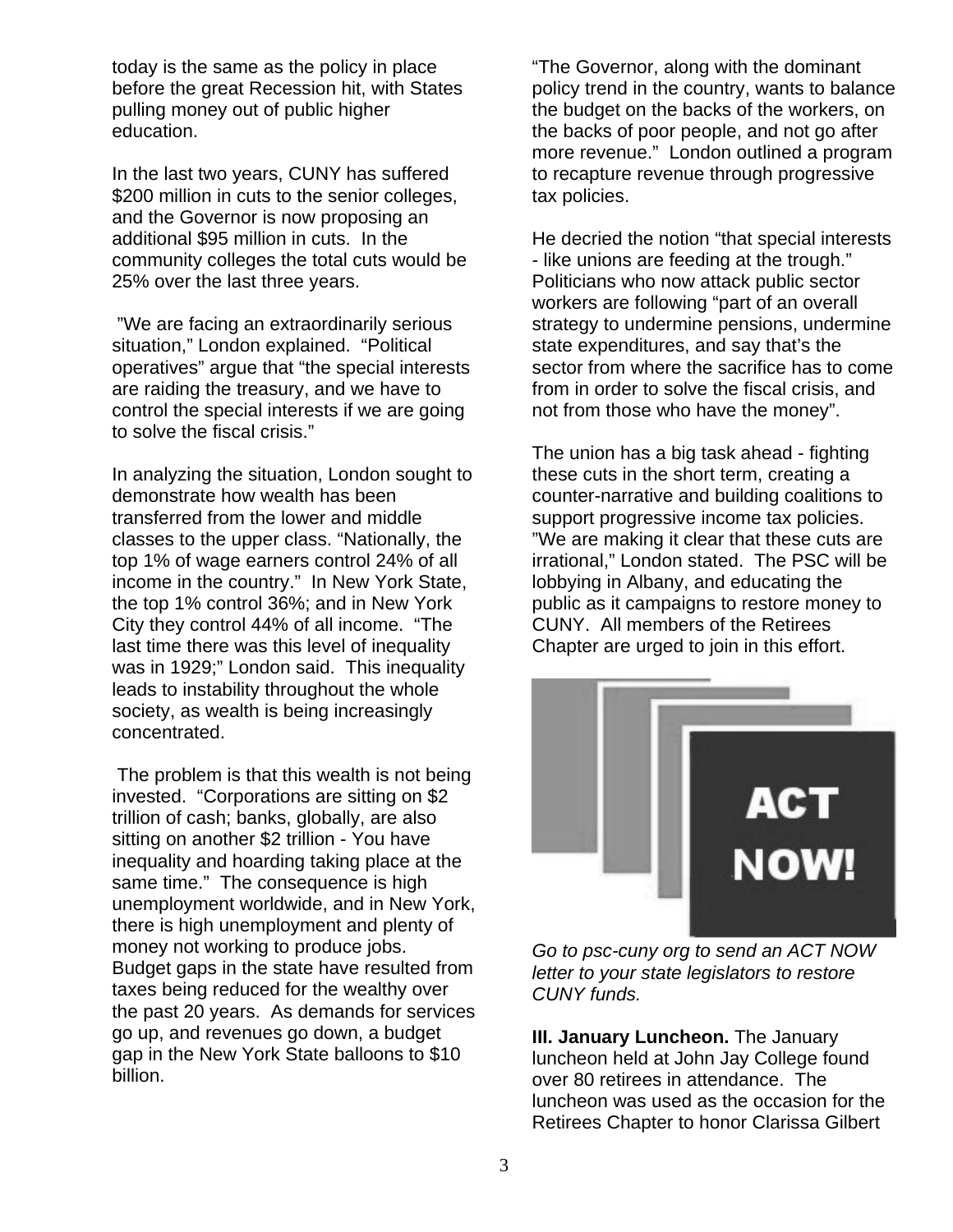Weiss, who was retiring as the PSC Director of Pensions and Welfare Benefits. Just about every retiree has come in contact with Clarissa during her many years of service. There were laudatory comments made in her behalf and, in lieu of the usual plaque presentation, the announcement was made that she wished that those who desired to honor her make a donation to a favored charity, Citymeals-on-Wheels, 355 Lexington Avenue, New York, NY 10017. The members of the Executive Council of the Retirees Chapter also presented Clarissa Weiss with a gift certificate for two at her favorite restaurant.

The entertainment sector of the luncheon found the Director of the Working Theater and the Author of the play, "Honey Brown Eyes," speak about the activities involved in choosing a play, and what work lies behind the creation of a stage production. A summary of their remarks was prepared by Joel Berger.

### **The Struggles of Ordinary People**



Mark Plesent, Producing Artistic Director of the Working Theater and Stefanie Zadravec, author of "Honey Brown Eyes",

detailed the processes involved in creating vibrant theater to an appreciative chapter membership at the Annual Winter Luncheon. Stressing the mission of the Working Theater to produce high quality affordable theater for and about working people, Plesent described how a play is selected, and how a production team is assembled. "Honey Brown Eyes" was selected after Plesent read the play and "fell in love with it". The play depicts the chaos that war inflicts upon ordinary people. Ms. Zadravec, the author, spoke movingly about the struggle to survive during the Bosnian War. She came to playwrighting after experience as an actor. She focused on a brother and a sister, setting the play in two kitchens - one in Sarajevo, and the other in Visegrad. The drama of their daily lives engages the audience as it explores the ravages of war.

**IV. Our December Guest Speaker Gains Unwanted Headlines:** A headline of January 22 in *The New York Times* read: "Glenn Beck's Focus Gives a Professor Notoriety." Professor Frances Fox Piven, the subject of the article, was our speaker at the December chapter meeting. Our previous Newsletter carried a detailed summary of her comments. It so happens, that at that meeting, an unknown person taped her remarks and sent them to Beck. Subsequently, Professor Piven's verbatim statements then appeared on Glenn Beck's blog. In view of those circumstances, the Executive Committee of the Retirees Chapter and the membership present at the February session adopted the following:

**The PSC Retirees Chapter as a matter of policy**, requests that no one record (audio and/or video) speakers at our Chapter meetings unless and until they receive written permission from the speaker(s) and the body. If such permission is granted, the group will obtain the name and contact information of the individual seeking to make a recording.